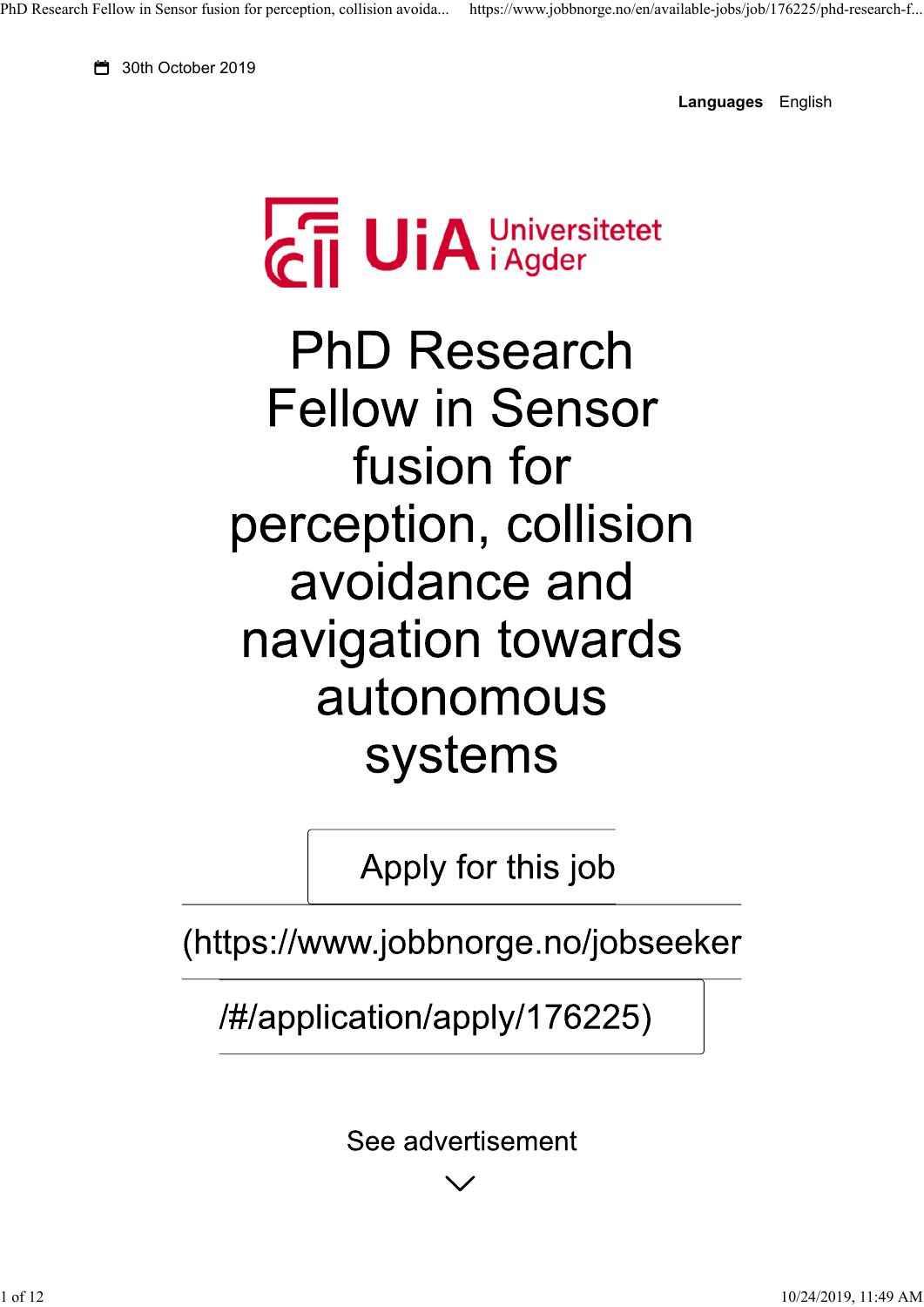## About the position

A 100 % position is available at the University of Agder, Faculty of Engineering and Science (https://www.uia.no/en/aboutuia/faculties/faculty-of-engineering-and-science) as a PhD Research Fellow, for a period of 3 years (January 2020 – December 2022), with possibility of one-year extension, with additional teaching assistance duties. The position is affiliated to the Department of Engineering Sciences (https://www.uia.no /en/about-uia/faculties/faculty-of-engineering-and-science /institutter2/department-of-engineering-sciences) and the Mechatronics group (https://www.uia.no/en/research/teknologiog-realfag/ingenioervitenskap/robotics-and-automation), in collaboration with Department of Information and Communication Technology (ICT) (https://www.uia.no/en/aboutuia/faculties/faculty-of-engineering-and-science/institutter2 /department-of-information-and-communication-technology) and WISENET center (https://wisenet.uia.no/). The position is located at Campus Grimstad.

# **Responsibilities**

A 3-year PhD position has occurred with 3D Sensors and Autonomous systems, within Faculty of Engineering and Science (Mechatronics group and ICT) at University of Agder; Senter for forskningsdrevet innovasjon (SFI Offshore Mechatronics (https://sfi.mechatronics.no/)) and industrial partners starting January 2020 and ending December 2022 (with possibility of one-year extension, with additional teaching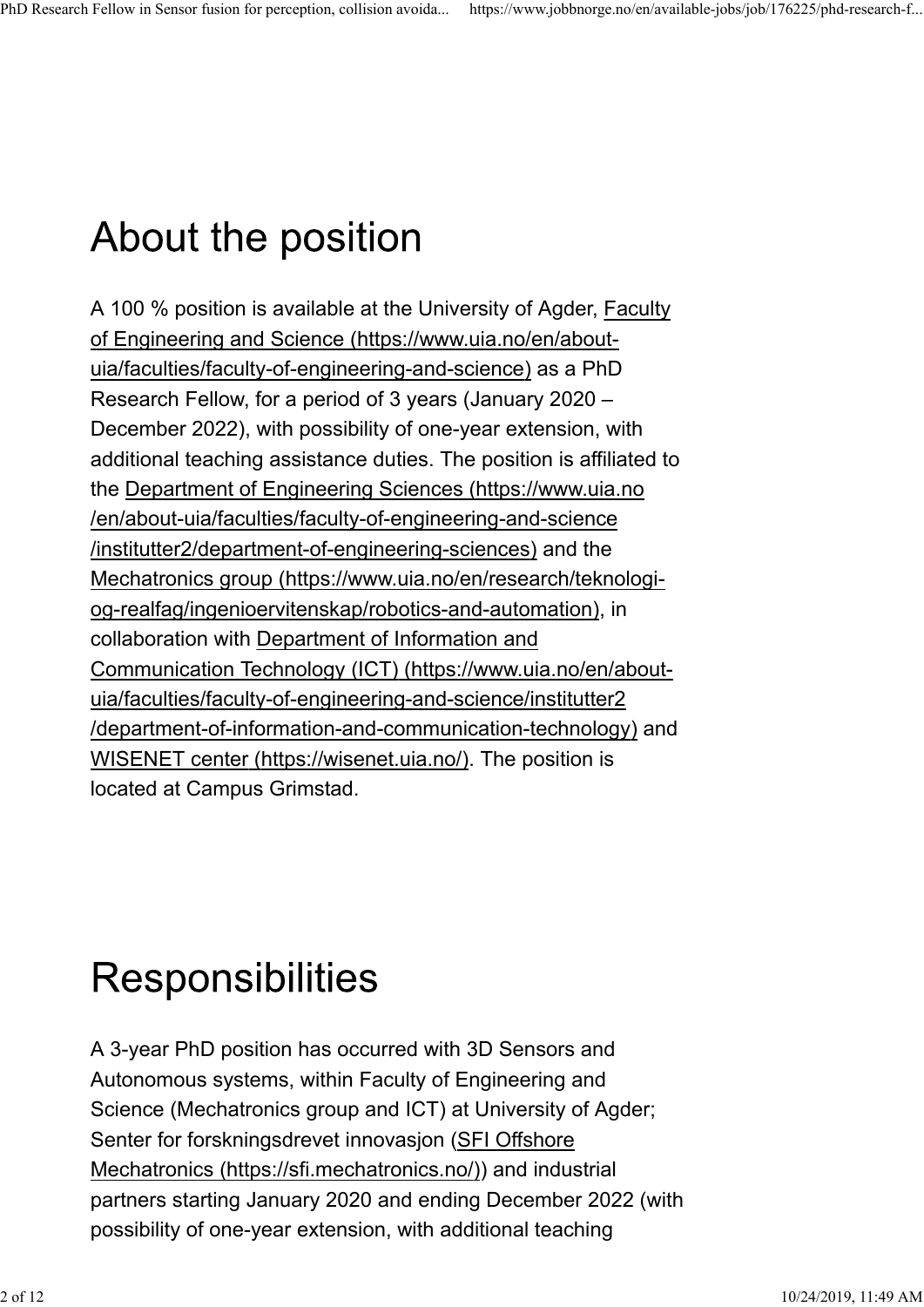assistance duties). This PhD is strongly tied to academic, research centers and industries where the student, on one hand, will benefit intellectually from strong interaction between academic, and well-equipped research centers while gaining exposure to the industries at the same time, thus making a balance between academic and industry. Some of partners and collaborators with SFI project are – NORCE, NOV, ABB, UiA, NTNU and the list goes on. Please refer to for the complete list of partners (https://sfi.mechatronics.no/?page\_id=2).

The objective of this PhD thesis is to design, implement and validate sensor fusion algorithms at perception layer for scene perception, object detection, collision avoidance and navigation towards autonomous systems, especially focused on autonomous waterborne applications and maritime sectors such as autonomous ship.

The PhD candidate will work on the perception layer to process the signal from Lidar and camera for scene perception that include the object recognition (using the information from camera) and its distance from the vehicle (using the information from Lidar) in different adverse climatic and environmental conditions. Then based on the information, the necessary action is triggered for path planning and control to guide the autonomous system in pre-defined path for collision avoidance. To achieve the task various Machine learning (ML) algorithms (e.g. Yolo R-CNN, 3D-CNN, voxnet, GCN/GNN and related other algorithms) and libraries for point cloud processing for object detection shall be fused, trained, implemented and/or optimized. For detail please refer here (https://drive.google.com /file/d/1niqS0sCIjb4\_VL4yXkSRE1pYRJ1Hf9WS/view).

More specifically the scope of this PhD is

- Use the existing infrastructure (integrated Lidar and camera) to develop solutions for perception, object recognition, collision avoidance and navigation
- Simultaneous Localization and Mapping (SLAM)
- Extrinsic and Intrinsic callibration
- Machine Learning algorithms to perform different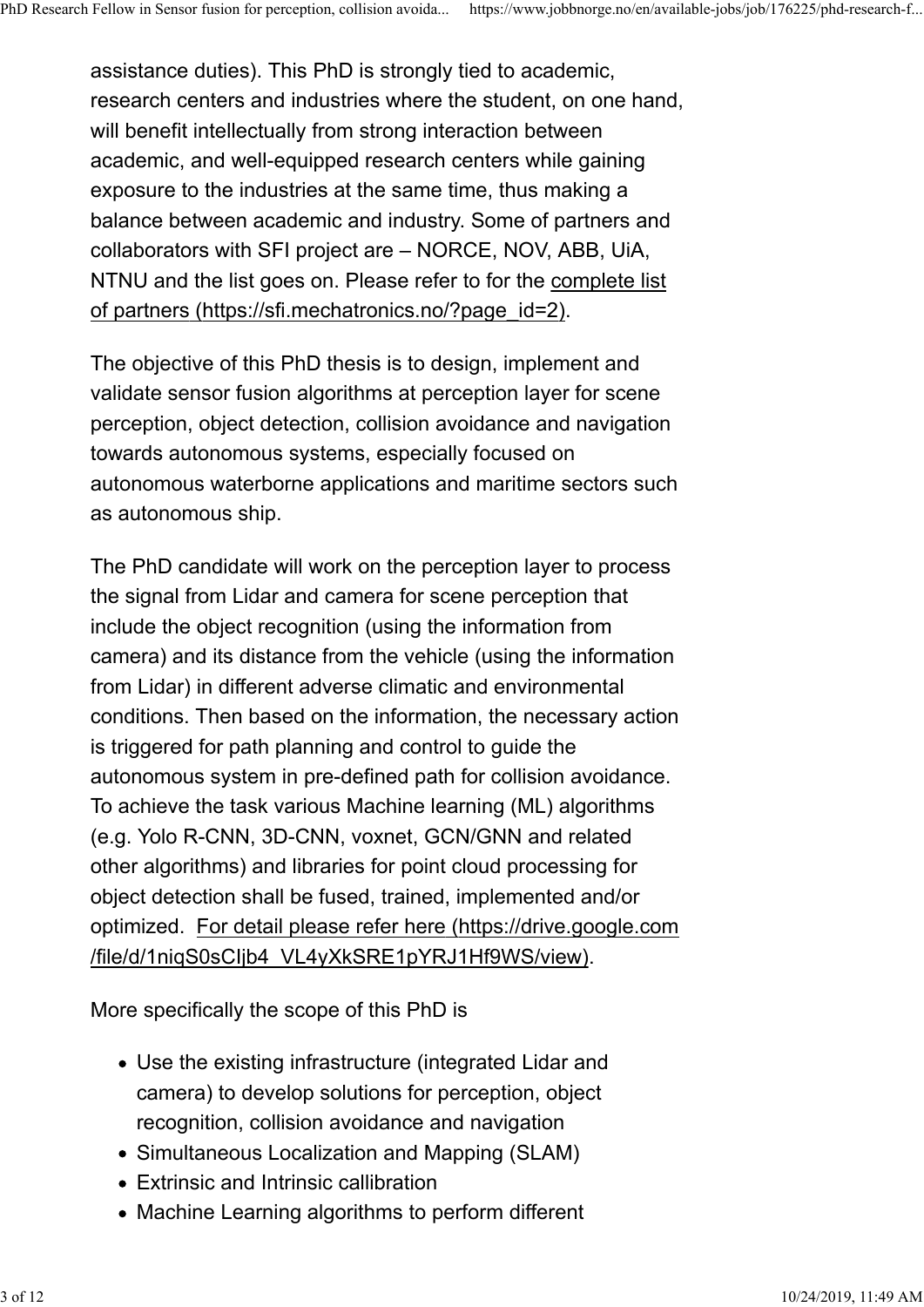inferences (information extraction, object recognition, tracking) and autonomous control algorithms for navigation and collision avoidance.

Key words: Lidar, camera, sensor fusion, object recognition, ML algorithms and frameworks (CNN, RNN, GNN…), collision avoidance, point cloud libraries

### **Required qualifications**

- Masters in related field such as computer science, electronic, mechatronics, robotics or background in sensors and algorithm development. Candidates/candidates who are in the closing stages of their master's degree can also apply.
- Recent graduates with industrial experience are encouraged to apply.
- Familiarity with sensors (Lidar, camera), integration and data acquisition; ROS
- Sound knowledge with computer vision, sensors (and sensor fusion), related ML algorithms and frameworks.
- Knowledge on Geometric convolution neural network and Deep Learning
- Programming languages Python, C/C++, MATLAB.
- Multi- disciplinary knowledge; make use of existing infrastructure to think out of box to provide solutions to given / arisen problems.
- Good knowledge of English, both written and oral, is also required.

A prerequisite for employment is that the candidate is to be admitted to UiA's PhD programme at the Faculty of Engineering and Science, specialization in Mechatronics (https://www.uia.no /en/studies2/phd-programmes/specialisation-in-mechatronics).

Further provisions relating to the positions as PhD Research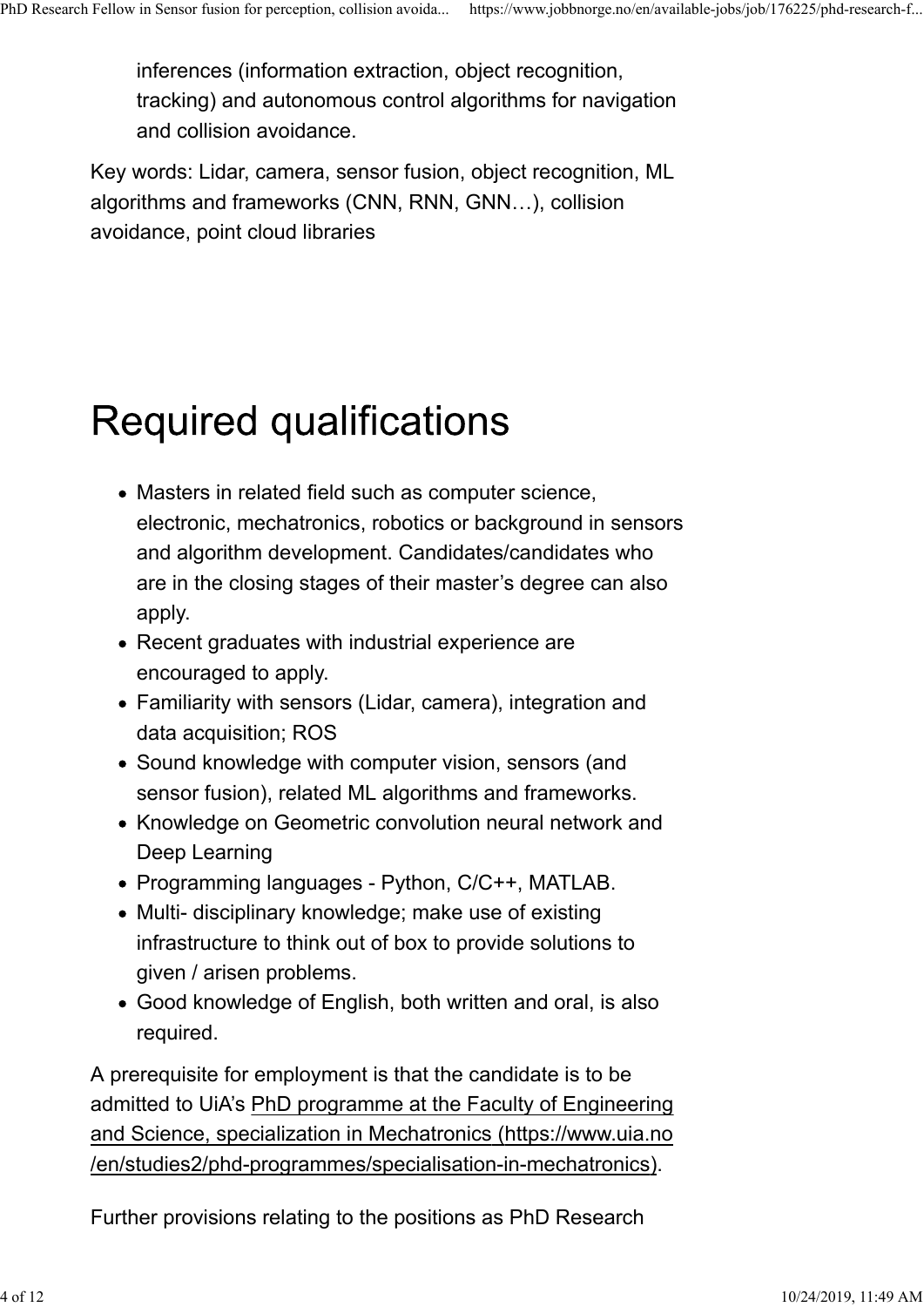Fellows can be found in the Regulations Concerning Terms and Conditions of Employment for the post of Post-Doctoral Research Fellow, Research Fellow, Research Assistant and Resident (https://www.uhr.no/\_f/p1/i83a1e613-4f72-4e3a-9852-5289d556871b /regulations\_post\_doctoral\_and\_research\_fellow.pdf).

## **Desired qualifications**

- Extensive theoretical and practical knowledge with cameras / Lidars, drivers and installation.
- Experience in localization and navigation techniques for autonomous systems

## **Personal qualities**

- Quick learner, motivated and dedicated to research
- Strong analytical, and experimental skills
- Team player, and be able to work independently depending upon the situations
- Good communication and documentation skills

Personal qualities and suitability for the position will be emphasised.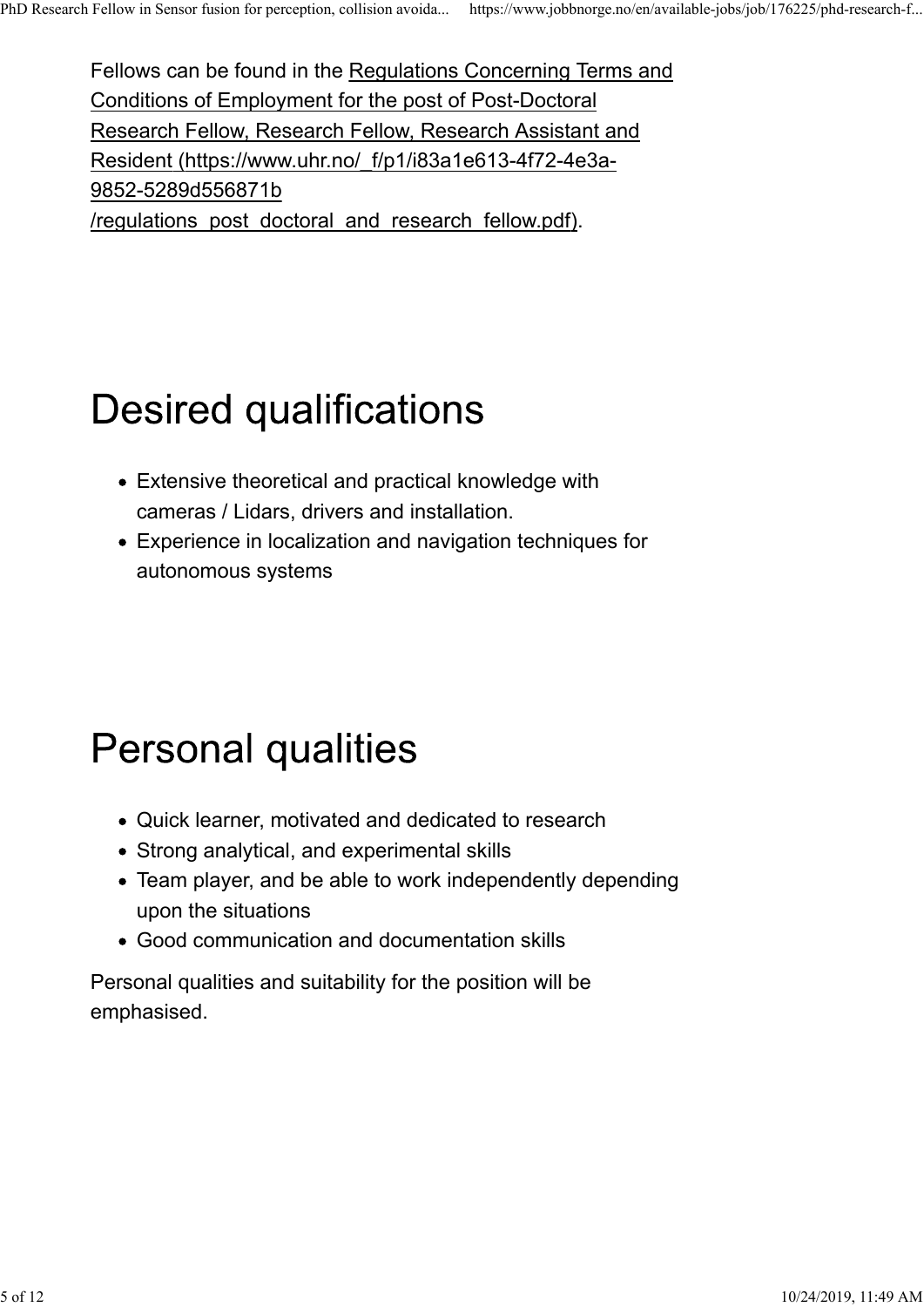

### We offer

- Professional development in a large, exciting and socially influential organisation
- A positive, inclusive and diverse working environment
- Modern facilities and a comprehensive set of welfare offers
- Membership of the Norwegian Public Service Pension Fund (https://www.spk.no/en/the-value-of-the-membership/)

More about working at UiA (https://www.uia.no/en/aboutuia/working-at-uia).

The position is remunerated according to the State Salary Scale, salary plan 17.515, code 1017 PhD Research Fellow, NOK 479 600 gross salary per year. A compulsory pension contribution to the Norwegian Public Service Pension Fund is deducted from the pay according to current statutory provisions.

### **General information**

A good working environment is characterised by its diversity. We therefore encourage all qualified candidates to apply for the position, irrespective of gender, age, disability or cultural background. The University of Agder is an IW (Inclusive Workplace).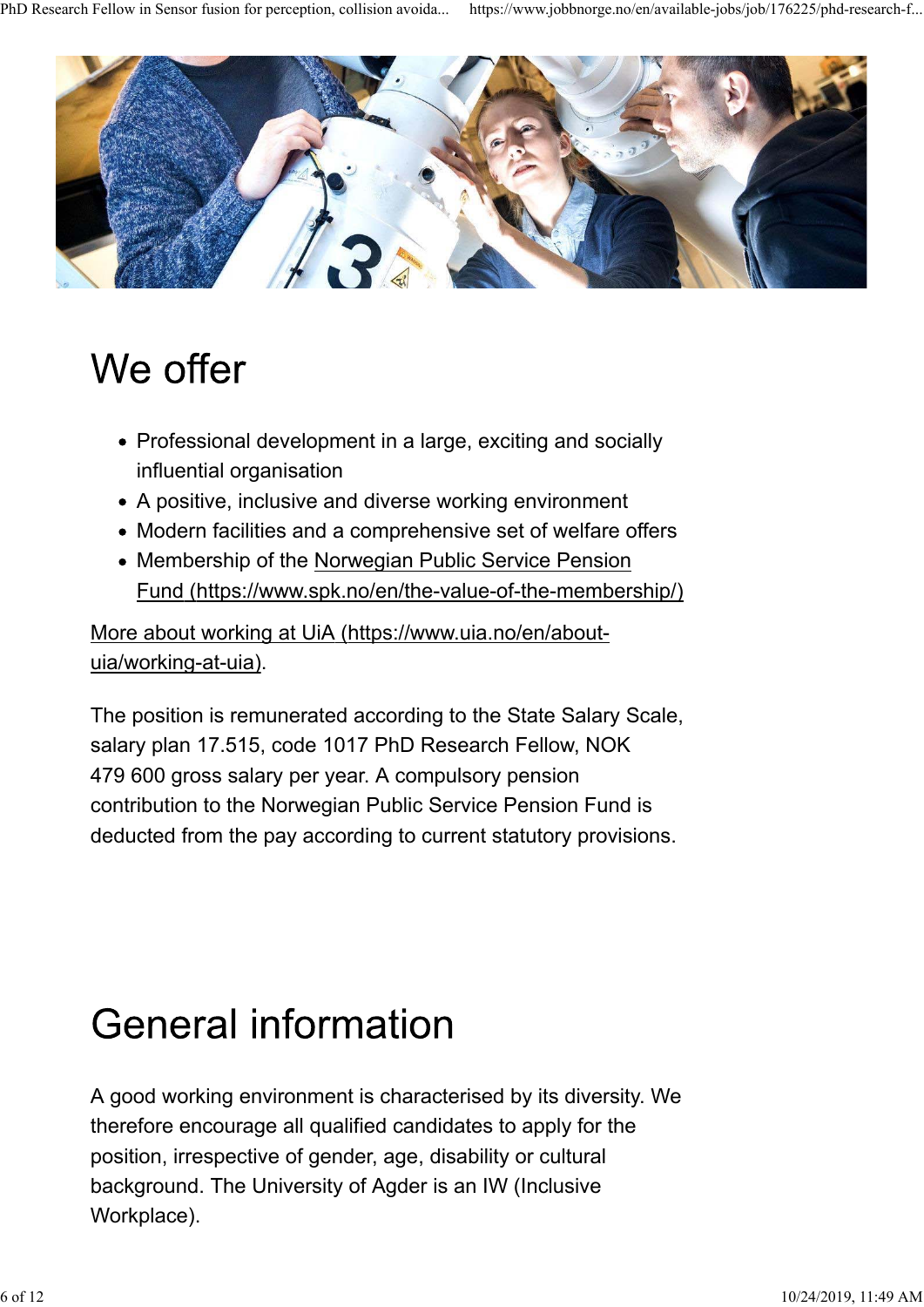Women are strongly encouraged to apply for the position.

The successful applicant will have rights and obligations in accordance with the current regulations for the position, and organisational changes and changes in the duties and responsibilities of the position must be expected. Appointment is made by the University of Agder's Appointments Committee for Teaching and Research Positions.

Short-listed applicants will be invited for interviews. With the applicant's permission, UiA will also conduct a reference check before appointment. More about the employment process (https://www.uia.no/en/about-uia/working-at-uia/hiring-process).

In accordance with the Freedom of Information Act  $\S 25(2)$ , applicants may request that they are not identified in the open list of applicants. The University, however, reserves the right to publish the names of applicants. Applicants will be advised of the University's intention to exercise this right.

# Application

The application and any necessary information about education and experience (including diplomas and certificates) are to be sent electronically. Use the link "**Apply for this job**".

The following documentation must be uploaded electronically:

- Certificates and Diploma
- Updated CV
- List of publications (if any or link to Google Scholar)
- Additional programming skills or experience in other relevant tools (e.g. github, bitbucket if any)
- A description of the applicant's research interests, the background for the research questions that the applicant wishes to work on including project plan (preliminary, not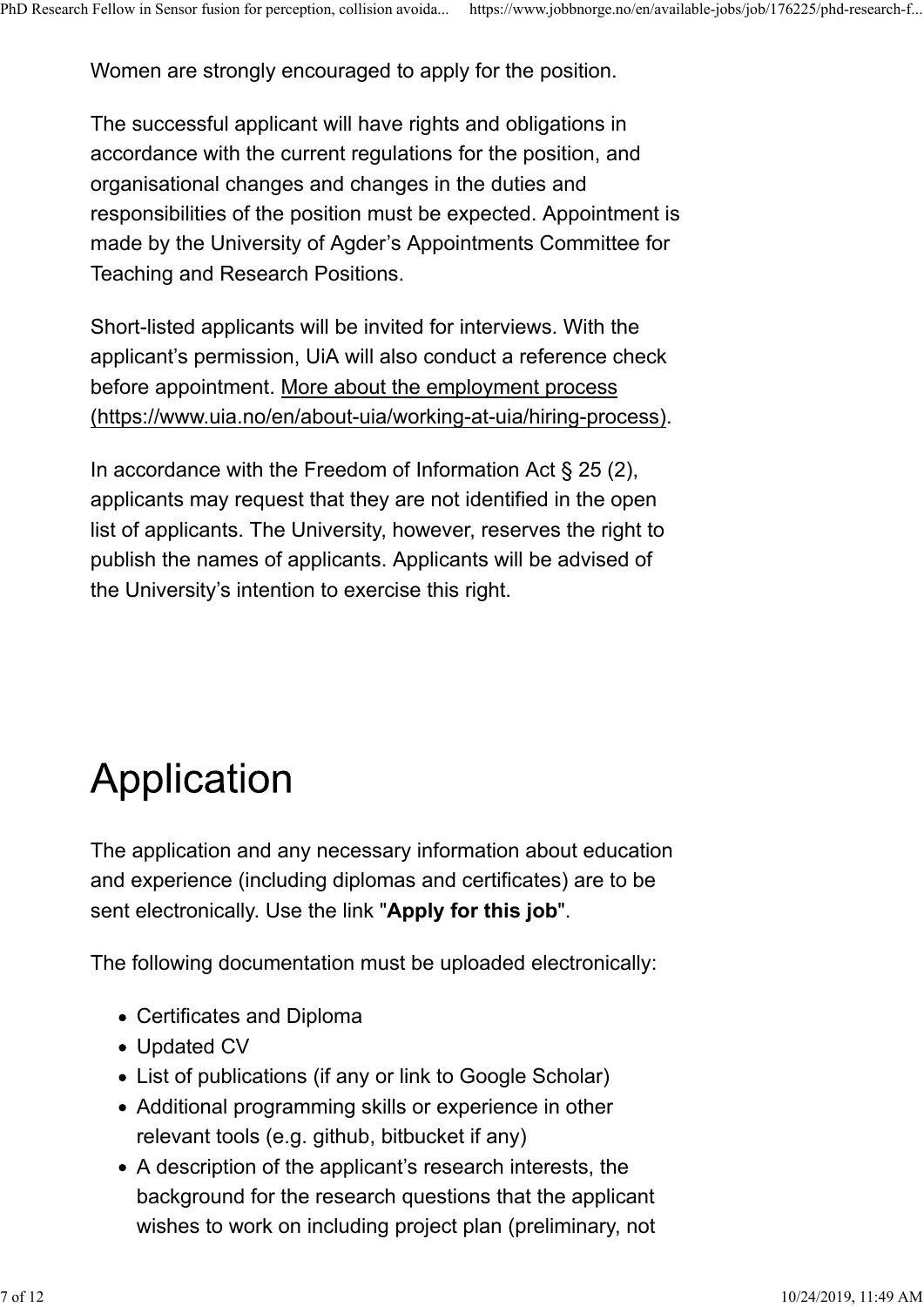very descriptive)

- References 2 (details with Name, designation, email and contact number)
- Summary of Master's thesis (abstract, 1 or 2 pages)
- Any other relevant documentation

The applicant is fully responsible for submitting complete digital documentation before the closing date. All documentation must be available in a Scandinavian language or English.

#### **Application deadline: 30.10.19**

# Contact

For questions about the position:

- Associate Professor Ajit Jha, tel. +47 37 23 37 29, e-mail ajit.jha@uia.no (mailto:ajit.jha@uia.no)
- Professor Baltasar Beferull-Lozano, tel.: +47 37 23 31 59, email: baltasar.beferull@uia.no (mailto:baltasar.beferull@uia.no)
- Assistant Head of Department, Tom Viggo Nilsen, tel. +47 37 23 32 55, e-mail tom.v.nilsen@uia.no (mailto:tom.v.nilsen@uia.no)

For questions about the application process:

- HR Advisor Nina Rønningen, tel. +47 38 14 20 16, e-mail nina.ronningen@uia.no (mailto:nina.ronningen@uia.no)
- Higher Executive Officer Lise Askbo Fylkesnes, tel. +47 37 23 31 25, e-mail: lise.a.fylkesnes@uia.no (mailto:lise.a.fylkesnes@uia.no)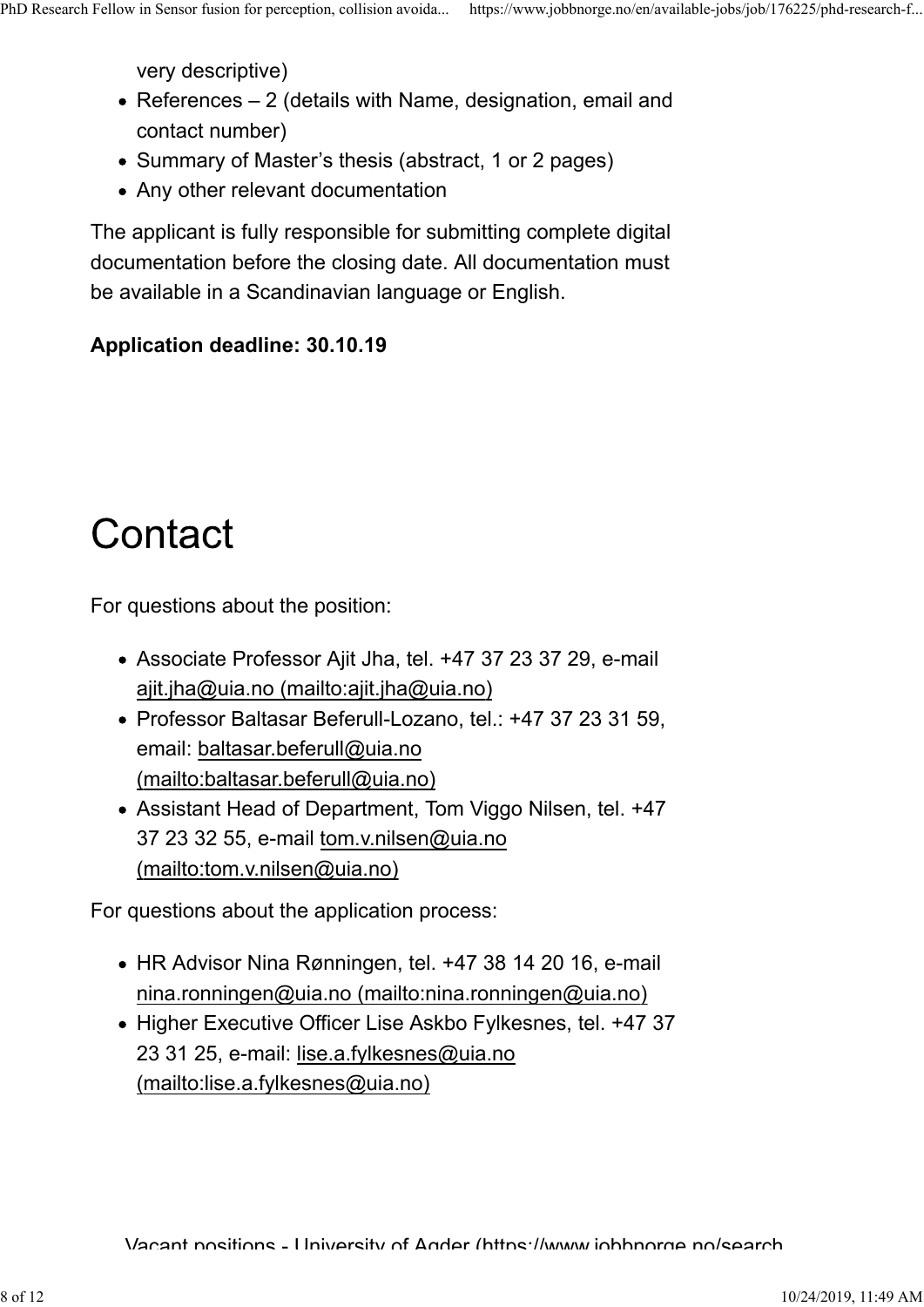

# **University of Agder**

The University of Agder has more than 1400 employees and 13 000 students. This makes us one of the largest workplaces in Southern Norway. Our staff research, teach and disseminate knowledge from a variety of academic fields. Cocreation of knowledge is our common vision. We offer a broad range of study programmes in many fields. We are situated at two modern campuses in Kristiansand and Grimstad respectively.

We are an open and inclusive university marked by a culture of cooperation. The aim of the university is to further develop education and research at a high international level.

Find more jobs (https://wwም.fobb*t*/l<del>G</del>ive=no/search) (<br>Mobilisting/PDF/176225) **PDF**

Jobbnorge

(https://www.jobbnorge.no /search)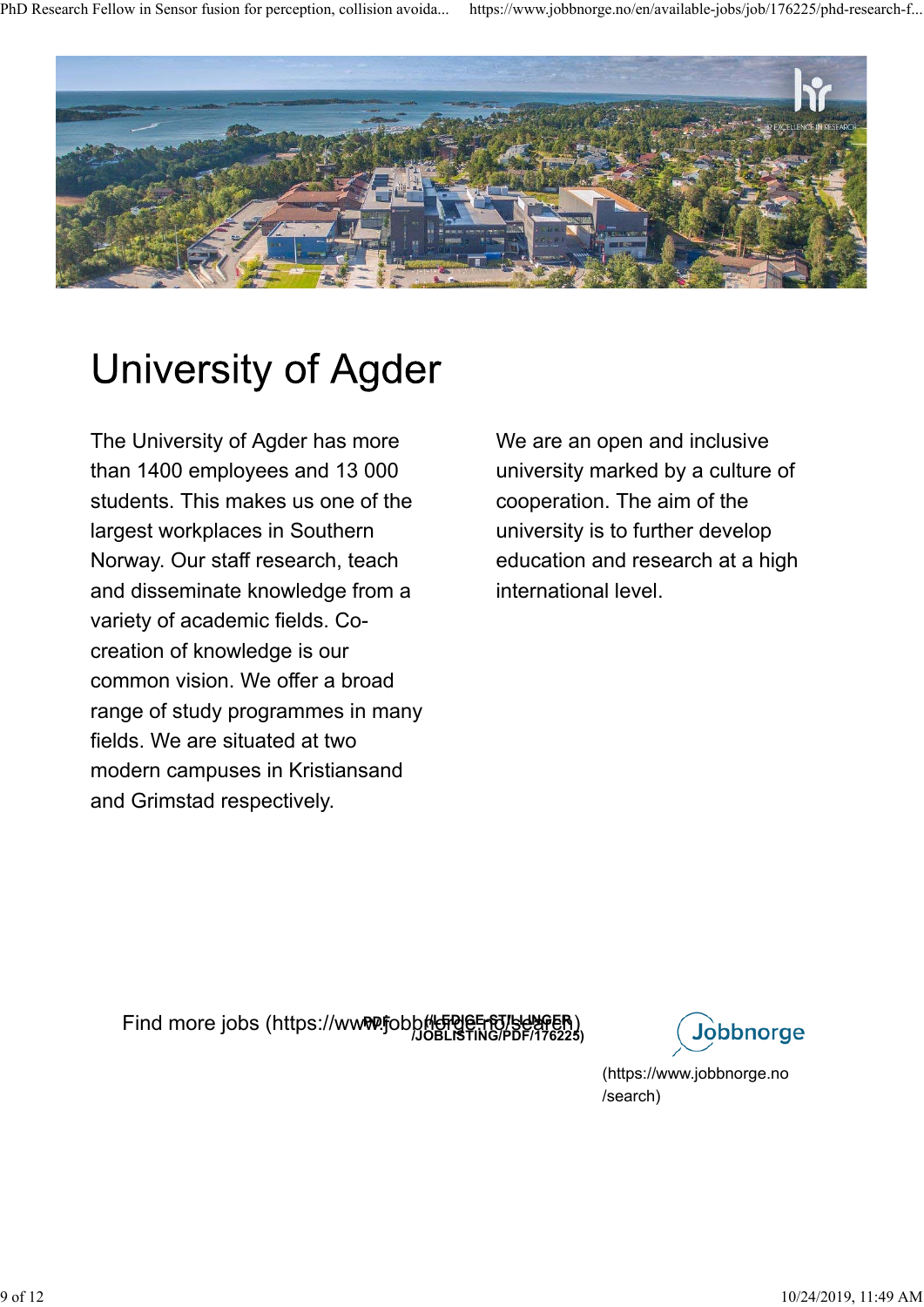#### Apply for this job

#### (https://www.jobbnorge.no/jobseeker

#### /#/application/apply/176225)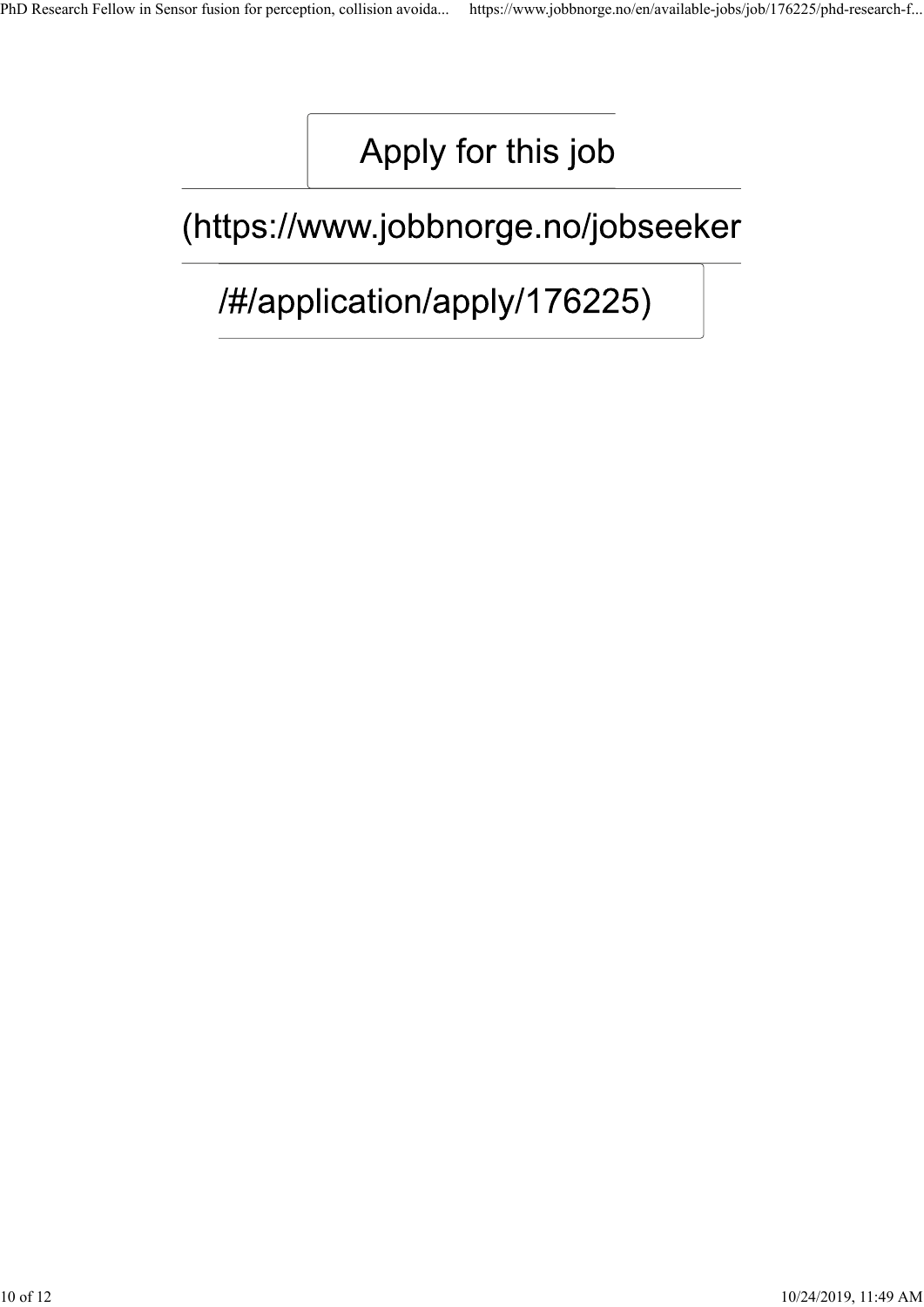PhD Research Fellow in Sensor fusion for perception, collision avoida... https://www.jobbnorge.no/en/available-jobs/job/176225/phd-research-f...

**(HTTPS://WWW.FACEBOOK.COM /SHARER /SHARER.PHP?U=HTTPS: //JOBBNORGE.NO**